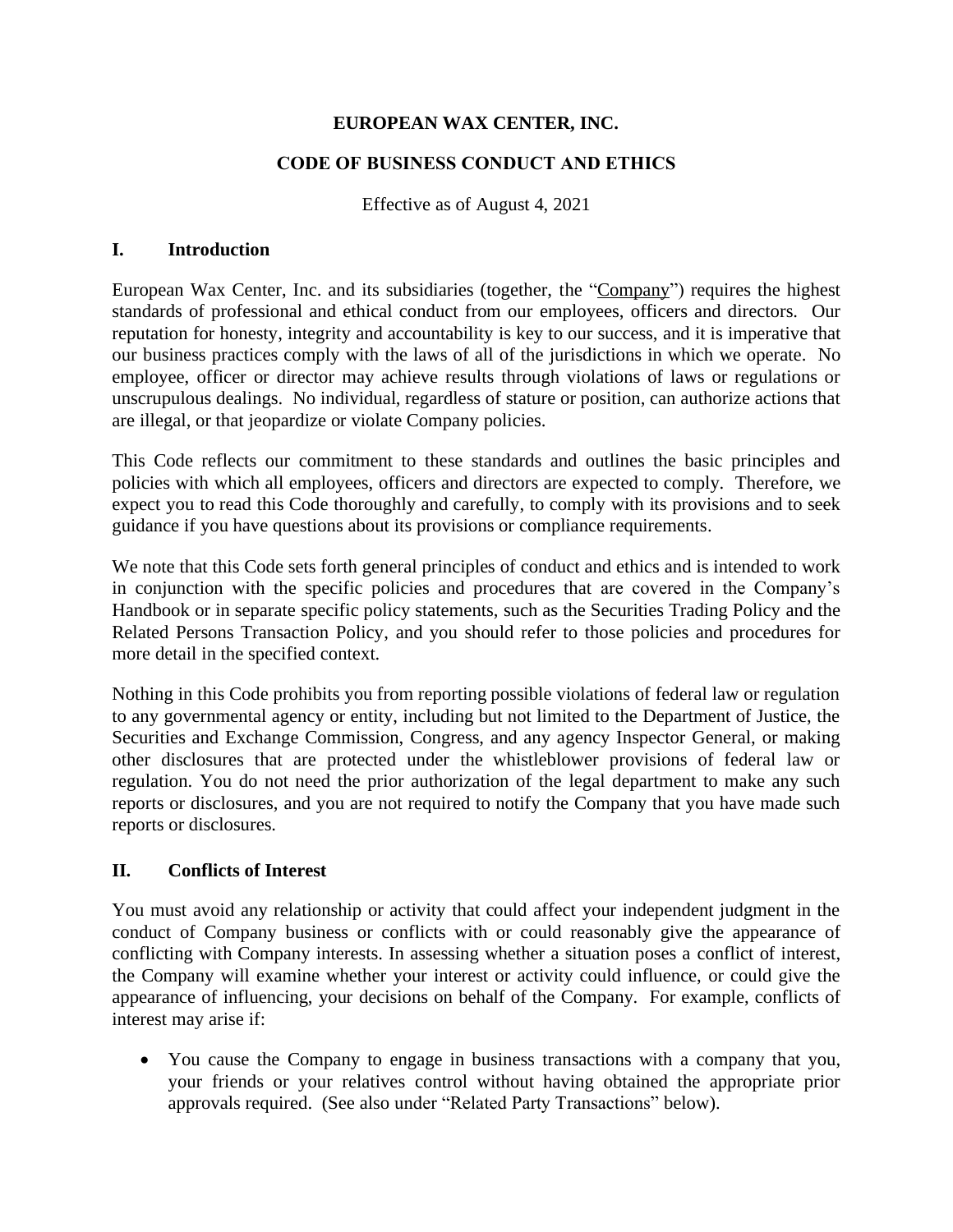- You are in a position to (i) compete with, rather than help, the Company or (ii) make a business decision not on the basis of the Company's interest but rather for your own or another's personal advantage.
- You take actions, or have personal or family interests, that may make it difficult to perform your work (or discharge your duties and obligations) effectively.
- You, or any of your family members or affiliates, receive improper personal benefits other than gratuities and payments received or provided in compliance with the guidelines set forth in the Company's Handbook, as a result of your position in the Company.

## **III. Related Party Transactions**

The Company has adopted a policy that requires the review and approval of any transaction, arrangement or relationship where the Company was, is or will be a participant, and in which any "Related Person" (generally defined as any director (or director nominee) or executive officer of the Company, beneficial owner of more than 5% of the Company stock, any immediate family member of the foregoing and any entity in which any of the foregoing persons is employed or is a partner or principal or in which that person has a 10% or greater beneficial ownership interest) had, has or will have a direct or indirect material interest. Before entering any such transaction, arrangement or relationship, the legal department must be notified of the facts and circumstances of the proposed transaction, arrangement or relationship. If the legal department determines that a transaction, arrangement or relationship is indeed a related party transaction, then such transaction will be sent to the Audit Committee (or the Chair of such committee) for their review and approval. Only those transactions that are in the best interests of the Company shall be approved. For more detail, please see the Company's Related Person Transactions Policy.

### **IV. Corporate Opportunities**

When carrying out your duties or responsibilities, you owe a duty to the Company to advance its legitimate interests. Except as provided in the Company's constituent documents, employees, directors and officers are prohibited from (i) taking for themselves opportunities that arise through the use of corporate property, information or position, (ii) using corporate property, information or position for personal gain and (iii) competing with the Company.

### **V. Public Reporting**

Full, fair, accurate and timely disclosure must be made in the reports and other documents that the Company files with, or submits to, the SEC and in its other public communications. Such disclosure is critical to ensure that the Company maintains its good reputation, complies with its obligations under the securities laws and meets the expectations of its stockholders.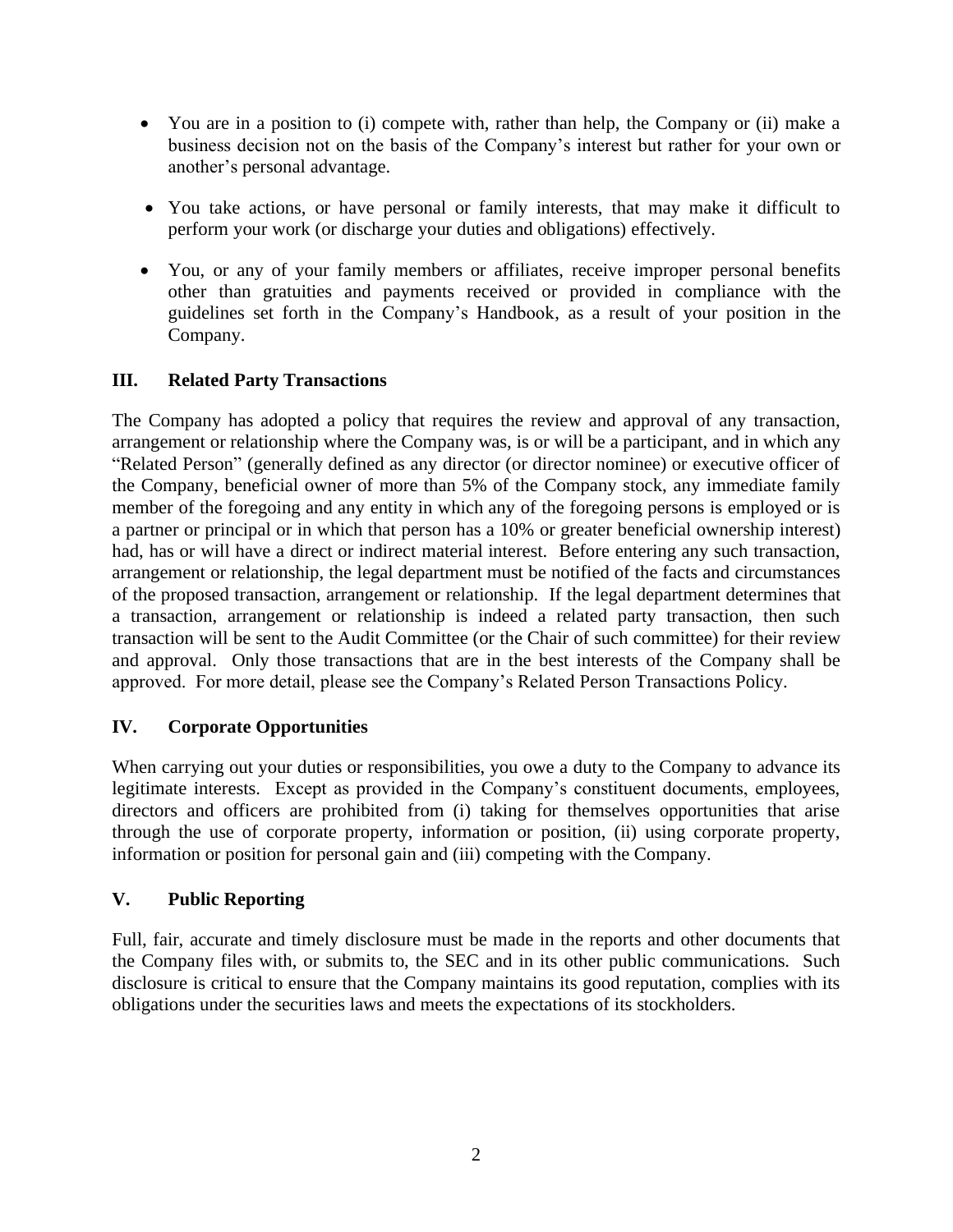Persons responsible for the preparation of such documents and reports and other public communications must exercise the highest standard of care in accordance with the following guidelines:

- all accounting records, and the reports produced from such records, must comply with all applicable laws;
- all accounting records must fairly and accurately reflect the transactions or occurrences to which they relate;
- all accounting records must fairly and accurately reflect in reasonable detail the Company's assets, liabilities, revenues and expenses;
- accounting records must not contain any false or intentionally misleading entries;
- no transactions should be intentionally misclassified as to accounts, departments or accounting periods;
- all transactions must be supported by accurate documentation in reasonable detail and recorded in the proper account and in the proper accounting period;
- no information should be concealed from the internal auditors or the independent auditors; and
- compliance with the Company's internal control over financial reporting and disclosure controls and procedures is required.

# **VI. Confidentiality**

Employees, officers and directors must maintain and protect the confidentiality of information entrusted to them by the Company, or that otherwise comes into their possession, during the course of their employment or while carrying out their duties and responsibilities, except when disclosure is authorized by the Company or legally mandated (including under whistleblower laws).

The obligation to preserve confidential information continues even after employees, officers and directors leave the Company.

Confidential information encompasses all non-public information (including, for example, "inside information"<sup>1</sup> or information that suppliers and customers have entrusted to the Company) that may be of use to competitors, or may otherwise be harmful to the Company or its key stakeholders, if disclosed. Financial information is of special sensitivity and should under all

<sup>1</sup> "Inside information" may include material, non-public information that has not publicly been disclosed and has the potential to affect the price of a security.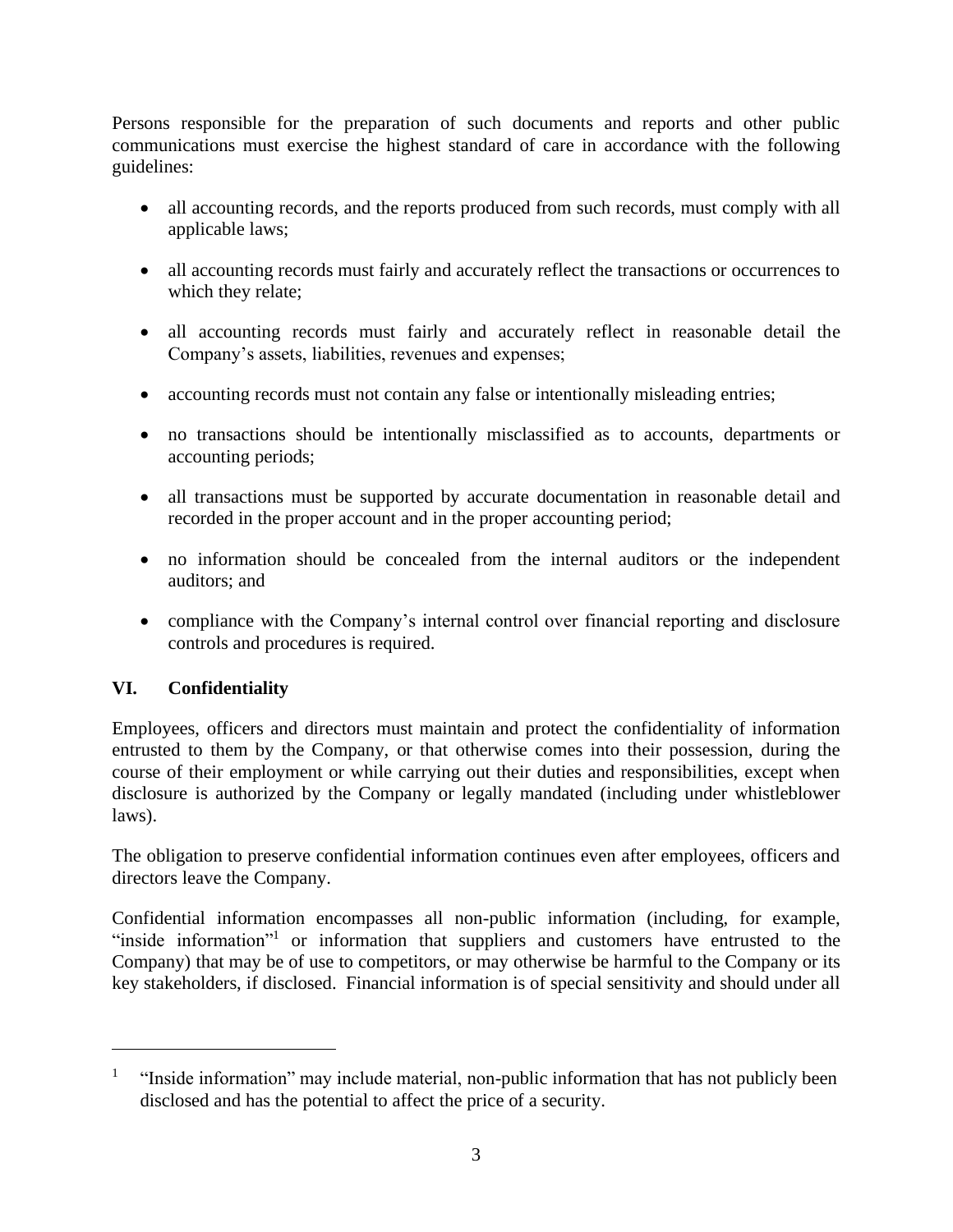circumstances be considered confidential, except where its disclosure is approved by the Company or when the information has been publicly disseminated.

## **VII. Protection and Proper Use of Company Assets**

All employees, officers and directors should promote and ensure the efficient and responsible use of the Company's assets and resources. Theft, carelessness and waste have a direct impact on the Company's profitability. Any suspected incidents of fraud or theft should be immediately reported for investigation.

Assets, such as proprietary information, funds, materials, supplies, products, equipment, software, facilities and other items, that are owned or leased by the Company or otherwise in the Company's possession, may only be used for legitimate Company business purposes and must never be used for illegal purposes.

Proprietary information includes any information that is not generally known to the public or would be valued by, or helpful to, our competitors. Examples of proprietary information are intellectual property, business and marketing plans and employee information. The obligation to use proprietary information only for legitimate business purposes continues even after individuals leave the Company.

# **VIII. Insider Trading**

Insider trading is unethical and illegal. Employees, officers and directors must not trade in securities of a company while in possession of material non-public information regarding that company. It is also illegal to "tip" or pass on inside information to any other person who might make an investment decision based on that information or pass the information to third parties. The Company has a Securities Trading Policy, which sets forth obligations in respect of trading in the Company's securities.

# **IX. Fair Dealing**

Each employee, officer and director, in carrying out his or her duties and responsibilities, should endeavor to deal fairly with each other and the Company's customers, suppliers and competitors. No employee, officer or director should take unfair advantage of anyone through illegal conduct, manipulation, concealment, abuse of privileged information, misrepresentation of material facts or any other unfair-dealing practice.

# **X. Business Gifts, Entertainment, Anti-Bribery and Corruption**

Business gifts and entertainment are often customary courtesies designed to build goodwill among business partners and clients. However, issues may arise when such courtesies compromise, or appear to compromise, the recipient's ability to make objective and fair business decisions. In addition, issues can arise when the intended recipient is a government official. Offering or receiving any gift, gratuity or entertainment that might be perceived to unfairly influence a business relationship should be avoided. These guidelines apply at all times, and do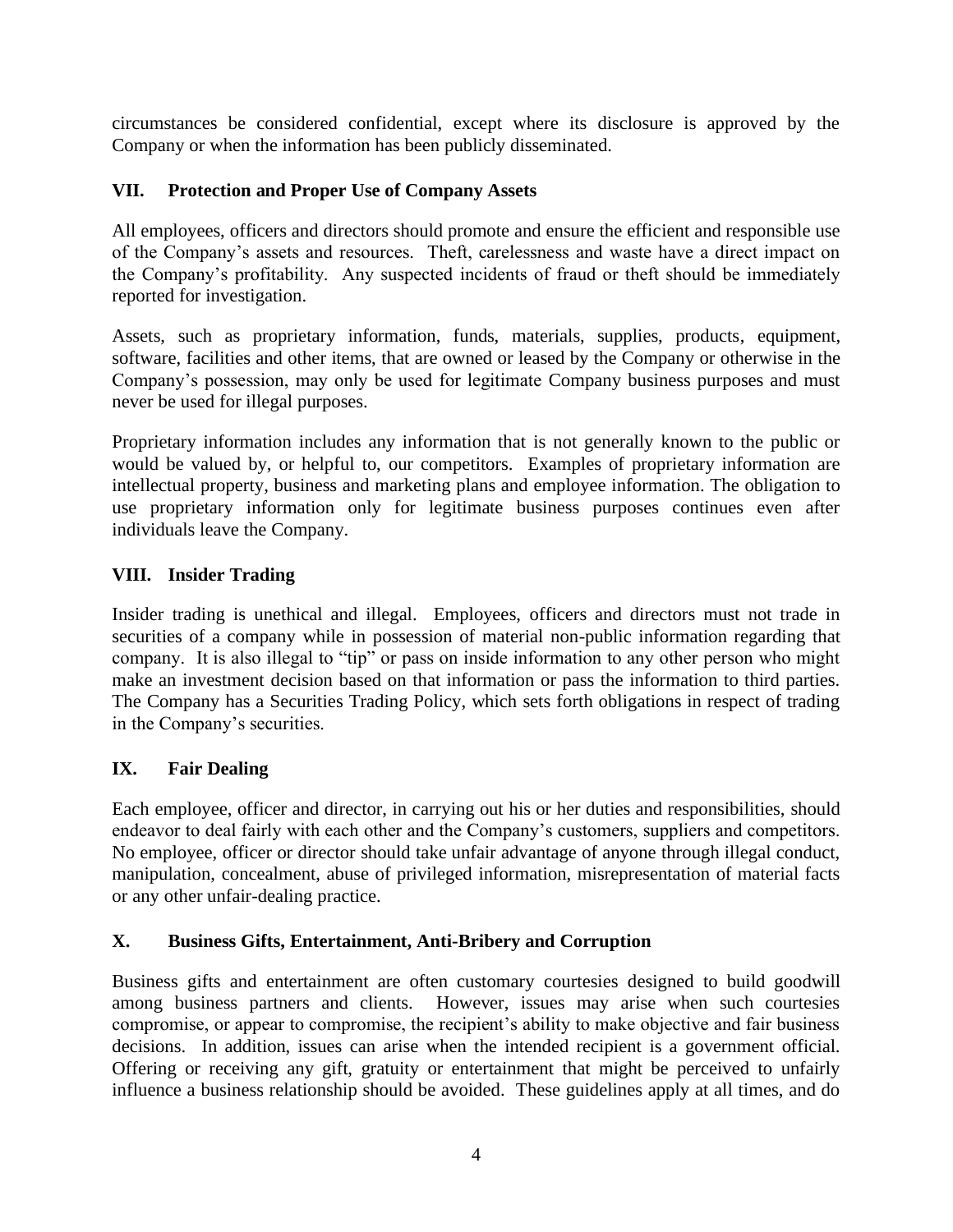not change during traditional gift-giving seasons, and apply equally to employees, officers or directors offering gifts and entertainment to the Company's business associates.

The value of gifts should be nominal, both with respect to frequency and monetary amount. Frequent gifting to a recipient may be perceived as an attempt to create an obligation to the giver, and is therefore inappropriate. Likewise, business entertainment should be moderately scaled and intended only to facilitate legitimate business goals. For example, should tickets to a sporting or cultural event be offered, the offeror must attend the event as well. The following questions may provide guidance in the instance of doubt:

- Is the action legal?
- Does the action raise doubts or concerns?
- Should another individual be consulted?
- Is the action clearly business-related?
- Is the action or gift moderate, reasonable, and in good taste?
- Would public disclosure of the action or gift embarrass or harm the Company?
- Is there an expectation of reciprocation or favors?

Strict rules apply when the Company does business with governmental agencies and officials, whether in the U.S. or in other countries. The Company requires compliance with the all applicable anti-bribery laws, including the U.S. Foreign Corrupt Practices Act. It requires officers, directors, agents, contractors or associates to never offer, pay or receive a bribe, kickback or any other kind of inappropriate payment to win business, to influence a business or procurement decision, or to advance the Company's interest with government authorities or with non-governmental commercial personnel. For more detail, please see the Company's Handbook.

### **XI. Compliance with Laws, Rules and Regulations**

Compliance with both the letter and spirit of all laws, rules and regulations applicable to the Company, including any securities exchange or other organization or body that regulates the Company, is critical to our reputation and continued success. All employees, officers and directors must respect and obey the laws of the cities, states and countries in which the Company operates and avoid even the appearance of impropriety. Employees, officers or directors who fail to comply with this Code and applicable laws will be subject to disciplinary measures, up to and including discharge from the Company.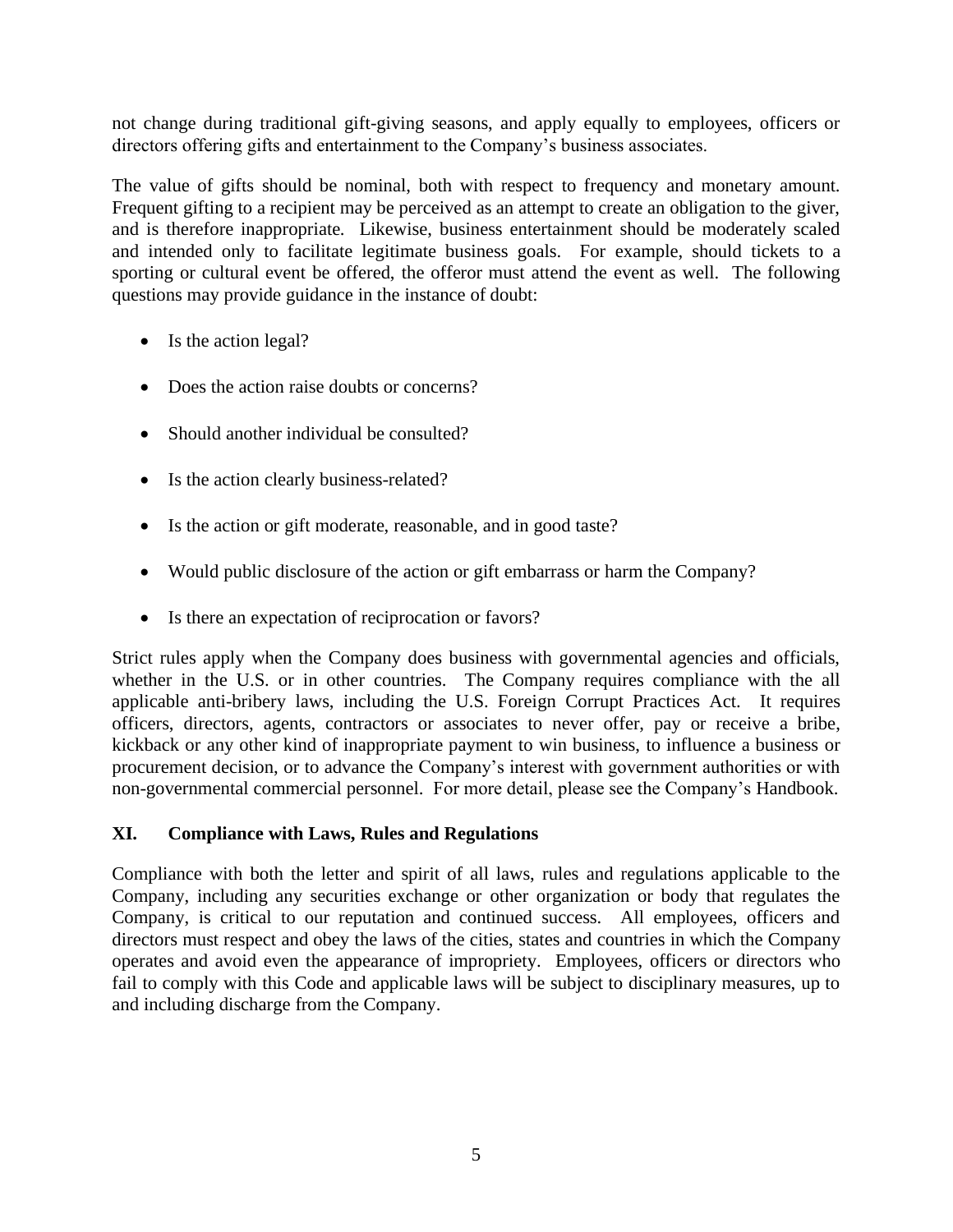#### **XII. Discrimination and Harassment**

The Company values a diverse working environment that is free from harassment and intimidation of any kind, including harassment based on race, color, religion, gender, gender identity, gender expression, sex, sexual orientation, national origin, ancestry, age, military and veteran status, disability, genetic information, marital status or any other basis prohibited by applicable law. The Company will take the steps necessary to achieve this type of environment for its employees.

Prohibited harassment can take the form of words, actions or both. Examples of harassment include: (1) epithets, slurs, negative stereotyping, and threatening, intimidating, or hostile acts; (2) written or graphic material (for example, pictures or cartoons) possessed, posted, or circulated in the workplace; and/or (3) unwelcome sexual advances, requests for sexual favors, unwelcomed conduct based on gender, and other verbal or physical conduct of a sexual or other improper nature. No one should imply or threaten that an employee or applicant's "cooperation" with unwelcomed harassment (or refusal thereof) will have any effect on an individual's employment, assignment, compensation, advancement, career development, or any condition or term of employment.

All such conduct and/or statements, whether sexual in nature, based on race, color, religion, gender, sex, sexual orientation, national origin, age, veteran status, disability, or other prohibited basis, and whether committed by management or non-management personnel, is strictly prohibited.

Company personnel who violate this policy will be subject to disciplinary action, up to and including termination of employment. No one has the authority to engage in this kind of unacceptable behavior, and it will not be tolerated. This policy applies to all Company personnel, as well as to vendors, clients, and others who deal with Company personnel.

Detailed policies on discrimination and harassment are in the Company's Handbook.

### **XIII. Safety and Health**

The Company is committed to keeping its workplaces free from hazards. You should report any accidents, injuries or unsafe equipment, practices or conditions immediately to a supervisor or other designated person. Threats or acts of violence or physical intimidation are prohibited.

You must not engage in the use of any substance that could prevent you from discharging your work duties and responsibilities safely and effectively.

#### **XIV. Political Activities and Contributions**

The Company respects your right to participate in the political process and to engage in political activities of your choosing; however, while involved in your personal and civic affairs you must make clear at all times that their views and actions are their own, and not those of the Company. You may not use the Company's resources to support your choice of political parties, causes or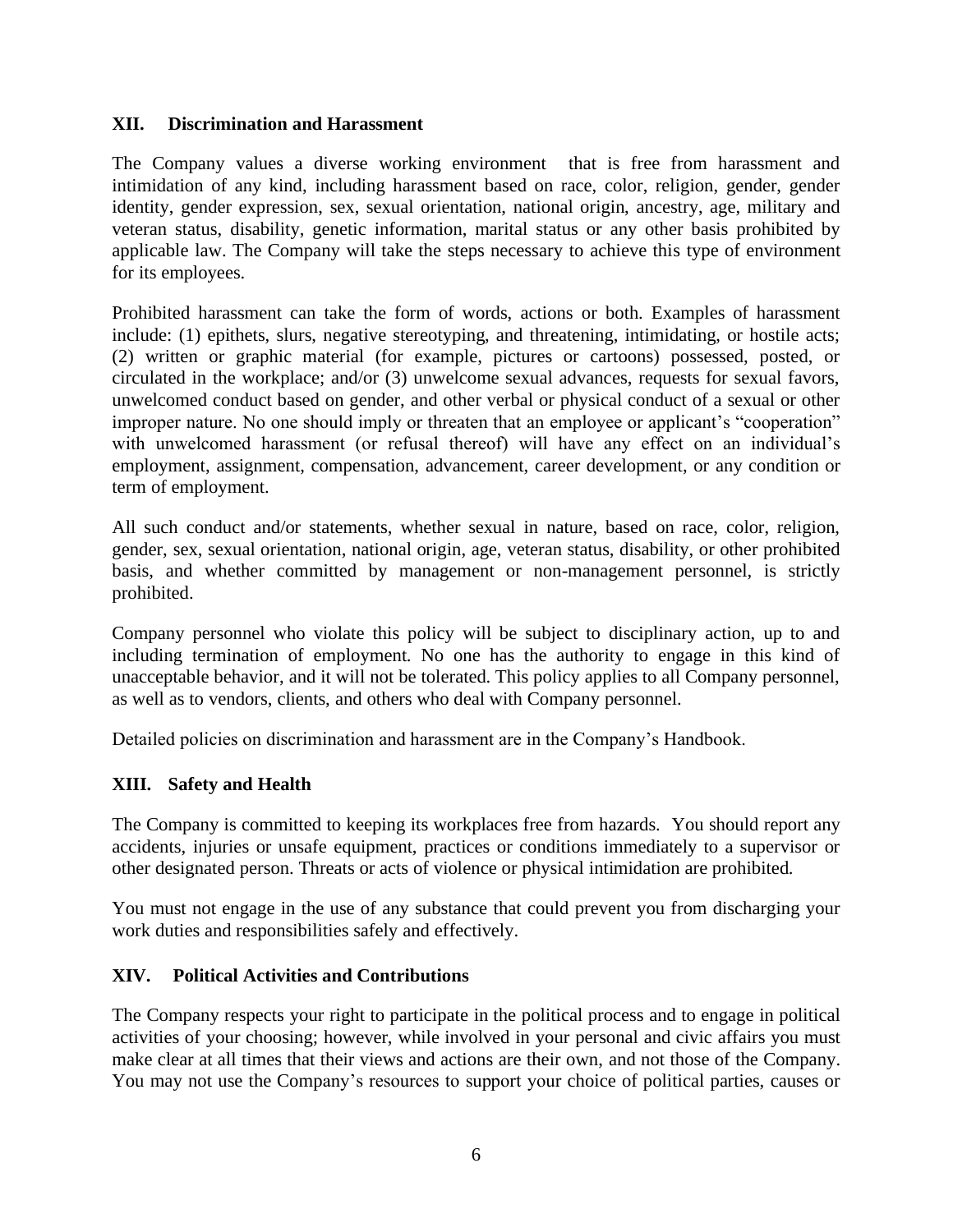candidates, including the use of logos, trade names, trademarks or service marks owned by the Company on your personal social media pages or services.

The Company may occasionally express its views on local and national issues that affect its operations. In such cases, Company funds and resources may be used, but only when permitted by law and by Company guidelines. The Company may also make limited contributions to political parties or candidates in jurisdictions where it is legal and customary to do so. The Company may pay related administrative and solicitation costs for political action committees formed in accordance with applicable laws and regulations. Any use of Company resources for the Company's political activities, including contributions or donations, requires advance approval by the Company's Chief Legal Officer.

### **XV. Company Records and Document Retention**

Records created, received or used during the conduct of Company business, including all communications sent or received using the Company's email system or company equipment, including laptops and mobile phones, are at all times the property of the Company wherever those records may be located. At any time, the Company and, in certain circumstances, third parties (including government officials), may review, without prior notice to personnel, any and all firm records, including records marked "Personal" or "Private."

Any records that you create and store are subject to this Code and may be demanded by third parties during the course of litigation or a government investigation or, in the case of records sent outside the Company, subject to the records retention policies of the recipients.

You should, therefore, avoid discriminatory remarks, harassment and threats of violence or similar inappropriate or unlawful conduct. This applies to communications of all kinds, including e-mail, instant messaging, voice mail messages, text messages, video recordings and informal notes or interoffice memos. Records should be retained and destroyed in accordance with the Company's records retention policy.

#### **XVI. Use of Electronic Media**

The Company has developed a policy to ensure that you understand the rules governing your use of the Company's computer network, and options for e-mail and voicemail or other messaging services, Internet access or other use of electronic media. All Company equipment, including desks, computers and computer systems, computer software, electronic storage devices, cellphones or other mobile devices, e-mail, voicemail and other physical items are for business use only. The Company at all times retains the right to access and search all such electronic media or other items contained in or used in conjunction with the Company's computer, e-mail, voicemail and Internet access systems and equipment with no prior notice.

Like the Company's computer network, e-mail and voicemail services, Internet access is provided to employees by the Company only for business use. Any personal use must be infrequent and must not involve any prohibited activity, interfere with the productivity of the employee or his or her co-workers, consume system resources or storage capacity on an ongoing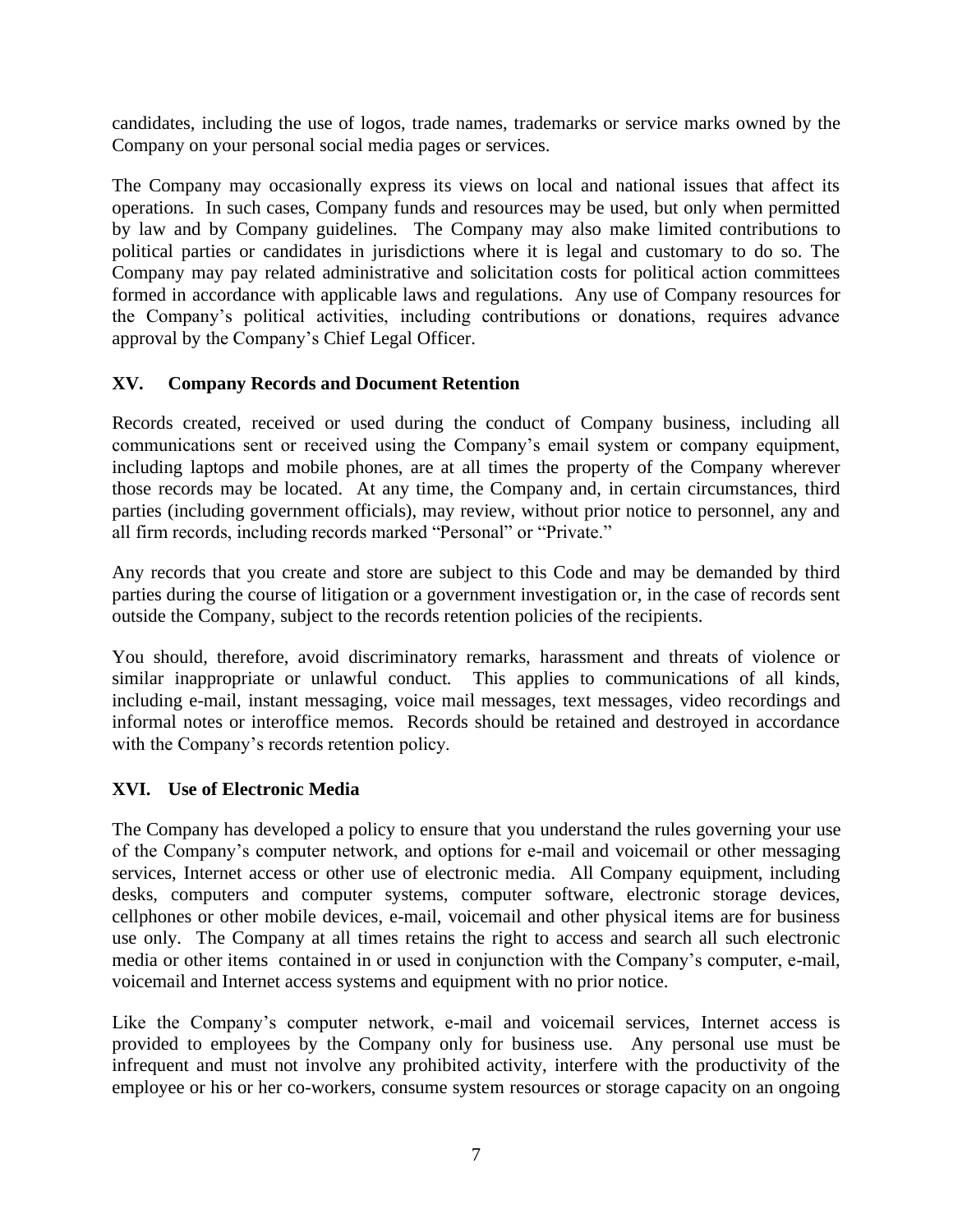basis or involve large file transfers or otherwise deplete system resources available for business purposes.

Your messages and computer information are considered Company property, and consequently, employees should not have an expectation of privacy in the context of computer, direct messaging, text and voice mail use. Unless prohibited by law, the Company reserves the right to access and disclose this information as necessary for business purposes. Use good judgment, and do not access, send messages or store any information that you would not want to be seen or heard by other individuals.

The Company also recognizes that many employees are choosing to express themselves by using various technologies, such as blogs, wikis, file-sharing, user generated audio and video, and social media sites, such as Facebook, Instagram, LinkedIn, SnapChat, TikTok, Twitter or YouTube. Whether you choose to participate in such activities outside of work on your own time is your own decision. However, you are reminded that the Company's Handbook has in place policies that apply to such online and social networking activity by its employees, including policies regarding the use of logos, trade names, trademarks or service marks owned by the Company.

### **XVII. Procedures for Reporting and Investigating Potential Code Violations and Other Misconduct**

### **1. Asking Questions About, or Reporting, Violations and Misconduct**

The Company proactively promotes ethical behavior and encourages you promptly to report evidence of illegal or unethical behavior**,** or any potential or actual misconduct or violation of this policy. Similarly, we encourage you to ask questions about the policy as the need arises.

You may remain anonymous if you so choose, and we will endeavor to investigate and act on anonymous reports in the same manner as if the identity of the sender were known. Further, to the extent possible, all complaints and questions will be handled in a confidential manner. In no event should information concerning the complaint be released to persons without specific need to know about it. Investigation of complaints should be prompt, and the results of any investigation will be communicated to the person who brought the complaint, unless anonymous, to the Audit Committee and to relevant management, as appropriate.

You may talk to your supervisors, managers and other appropriate personnel if you become aware of any conduct encouraged to be reported under this policy. However, instead of reporting a concern to a supervisor, manager or staff member (or if you reported a concern and feel that it was not properly acted upon), you may make a report to the Company's Ethics Line by calling (844)-913-0620 toll-free, or visiting [www.myewc.ethicspoint.com.](http://www.myewc.ethicspoint.com/) The Ethics Line provides information, advice and suggestions regarding the topics addressed in this Code.

The complaint should contain as much specific information as possible to allow the appropriate personnel to conduct an investigation of the reported matter. The complaint describing an alleged violation or concern should include all of the information that you know regarding the allegation or concern. In addition, all complaints must contain sufficient corroborating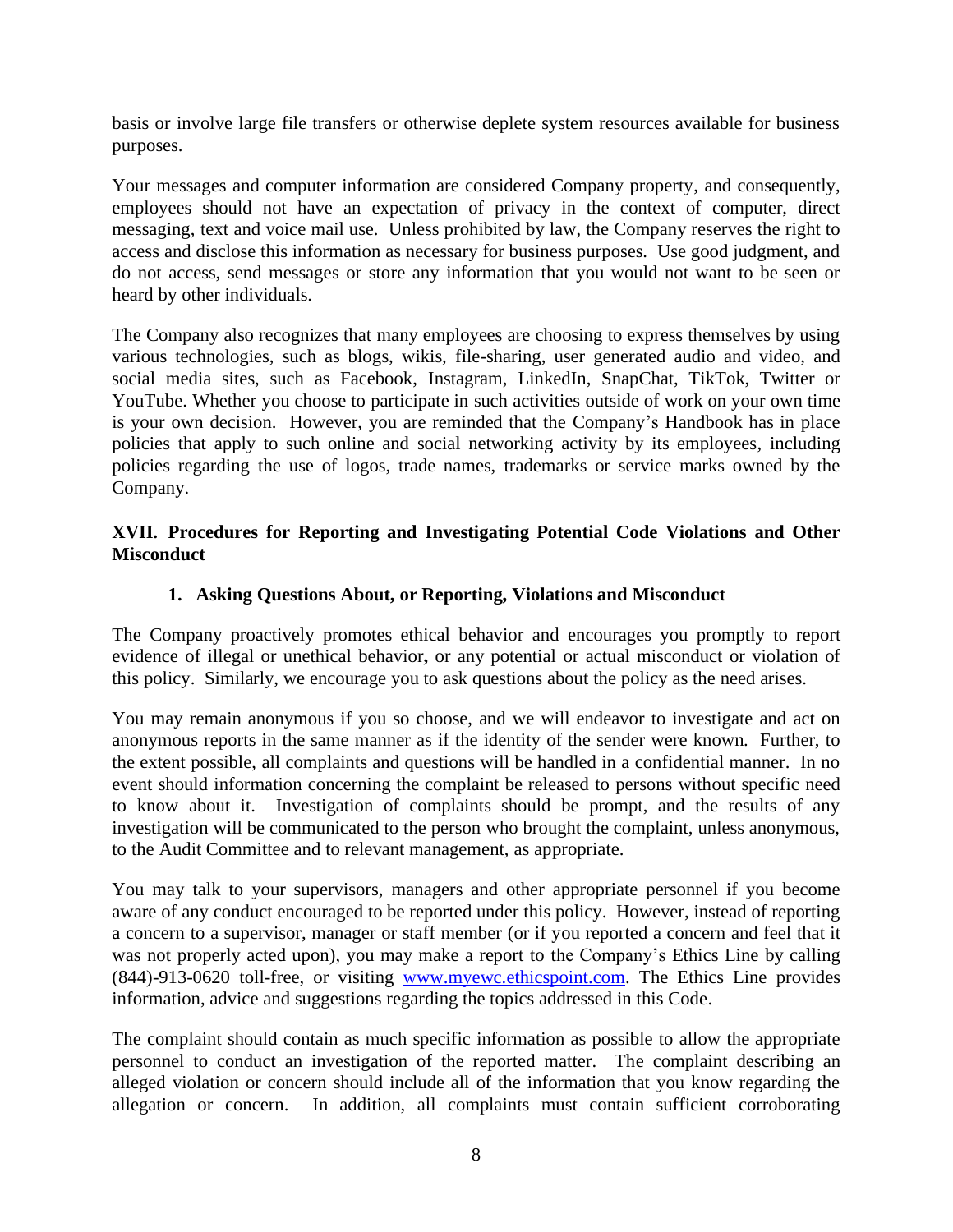information to support the commencement of an investigation. The Company may, in its reasonable discretion, determine not to commence an investigation if a complaint contains only unspecified or broad allegations of wrongdoing without appropriate informational support.

## **2. Investigation of Complaints**

Upon receipt, complaints will generally be forwarded to the Chief Legal Officer. If, however, the complaint involves the Chief Legal Officer or accounting, internal accounting controls or audit matters, then the complaint will be forwarded to the Chair of the Audit Committee. The Chief Legal Officer, the Chair of the Audit Committee or a designee thereof (the "Investigating Officer") shall then make a determination whether a reasonable basis exists for commencing a formal investigation into the complaint.

Upon making a determination to recommend a formal investigation, the Investigating Officer will promptly notify the Audit Committee, which will then determine whether to commence the investigation. If commenced, the Audit Committee may instruct the Investigating Officer or other personnel to proceed with a formal investigation, but shall ensure coordination of each investigation and shall have overall responsibility for implementation of this policy. The Audit Committee shall have the authority to retain outside legal or accounting expertise in any investigation as it deems necessary to conduct the investigation in accordance with its charter and this policy.

# **3. Corrective Action**

The Audit Committee or the Board of Directors will determine, or designate appropriate persons to determine, appropriate actions to be taken in the event of a violation of this Code in relation to executive officers and directors. In determining what action is appropriate in a particular case, the Board of Directors, the Audit Committee or their designee will consider the nature and severity of the violation, whether the violation was a single occurrence or repeated occurrences, whether the violation was intentional or inadvertent, whether the individual in question had been advised prior to the violation as to the proper course of action and whether or not the individual in question had committed other violations in the past. The Chief Legal Officer will determine appropriate actions to be taken in the event of a violation of this Code in relation to all other employees.

### **4. No Retaliation for Submitting Complaints, Providing Information or Participating in Investigation**

Neither the Company nor any of its personnel may discharge, demote, suspend, threaten, harass or in any manner discriminate against any employee who: (a) lawfully provides information regarding any conduct encouraged to be reported under this policy that he or she reasonably believes has occurred to a regulatory or law enforcement agency, to any member or committee of Congress, or to any person with supervisory authority over the employee or the authority to investigate such misconduct; (b) participates in or otherwise assists with a proceeding relating to conduct encouraged to be reported this policy; or (c) submits a complaint pursuant to this policy regarding any conduct encouraged to be reported this policy which the employee reasonably believes has occurred, even if after investigation the Company determines that there has not been